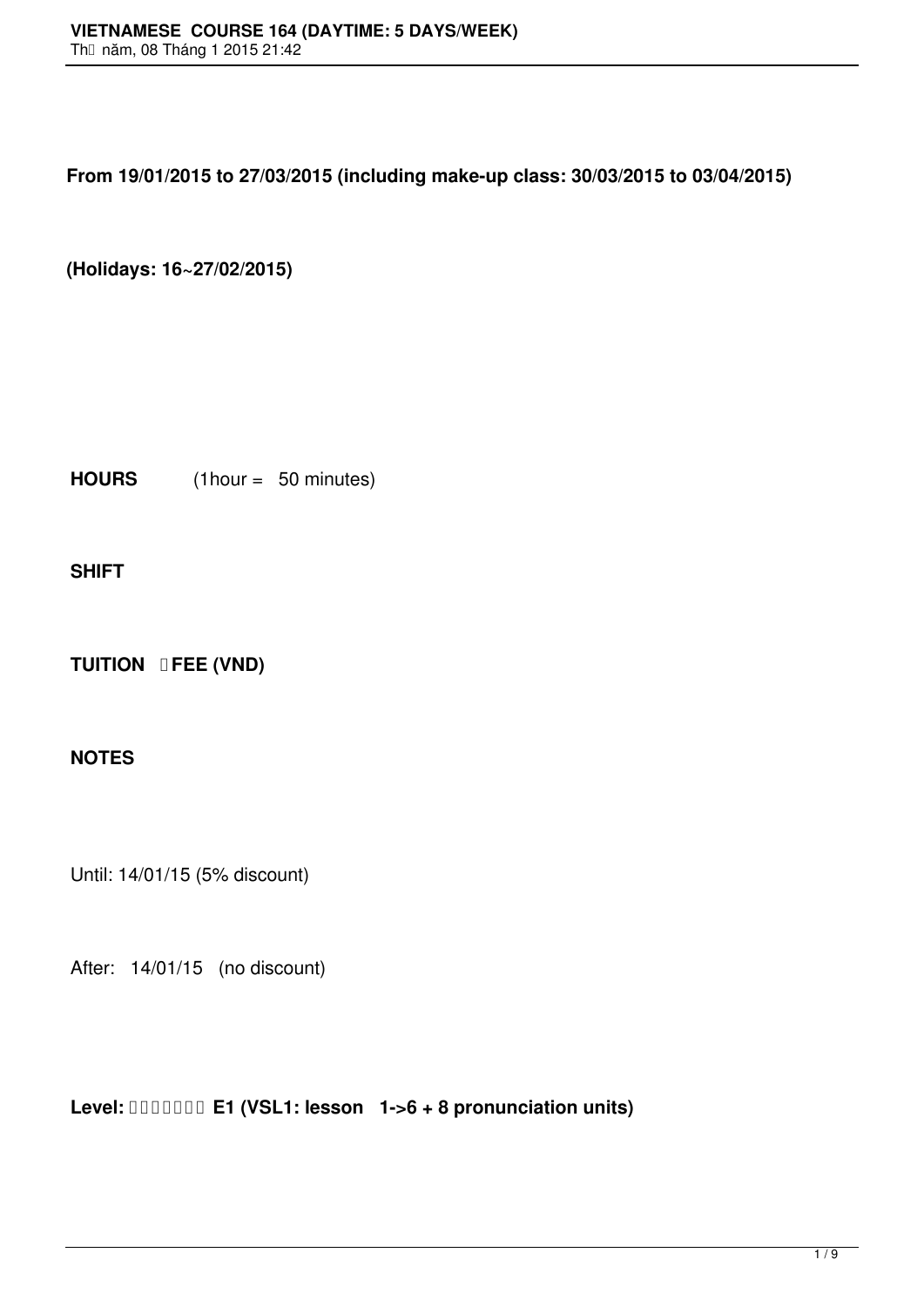80.0

08:00 AM - 09:50 AM

5,320,000

5,600,000

80.0

01:10 PM - 03:00 PM

5,320,000

5,600,000

**Level: E2 (VSL1: lesson 7->12 + pronunciation unit 9)**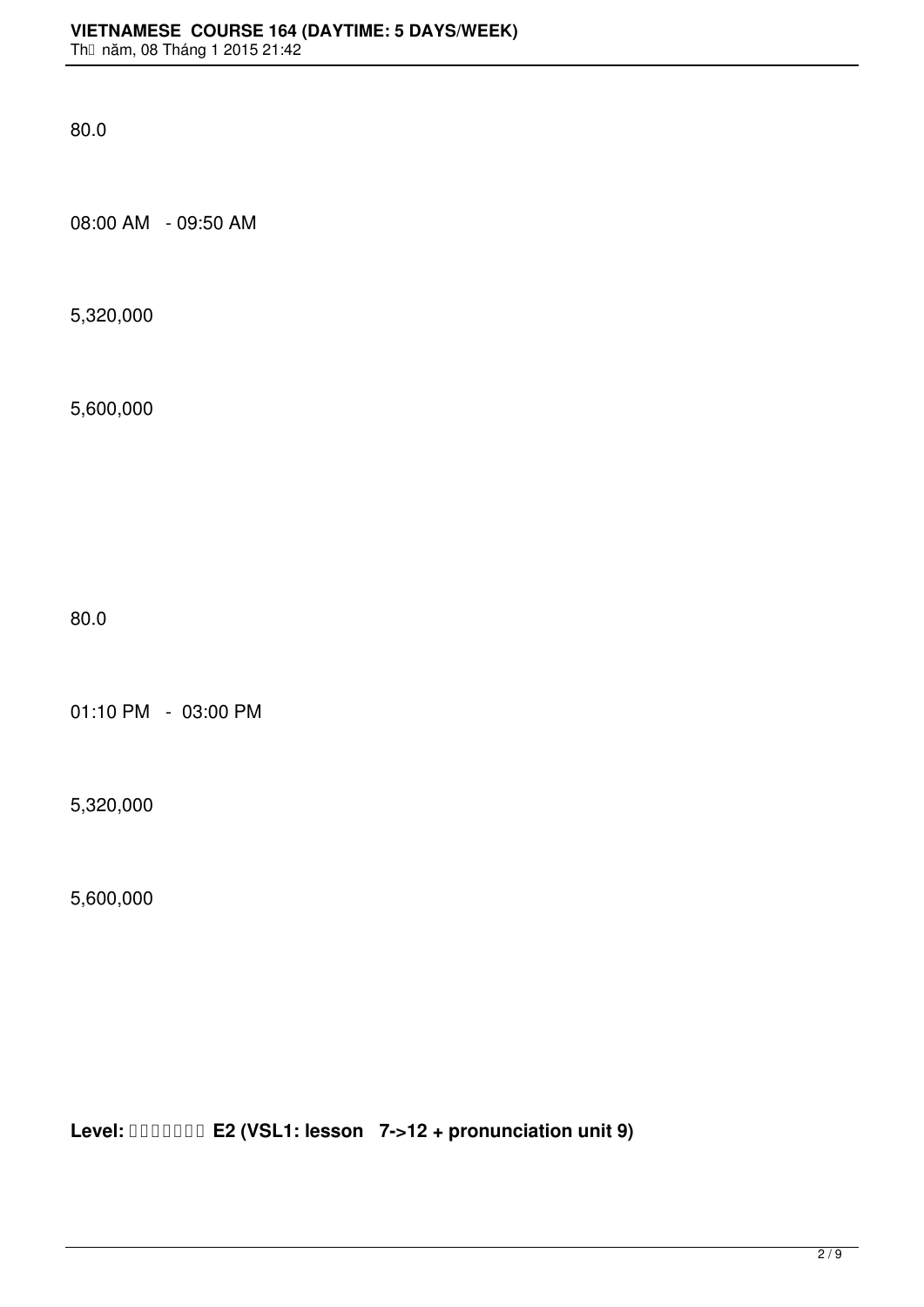80.0

08:00 AM - 09:50 AM

5,320,000

5,600,000

80.0

01:10 PM - 03:00 PM

5,320,000

5,600,000

**Level: E3 (VSL2: lesson 1->6)**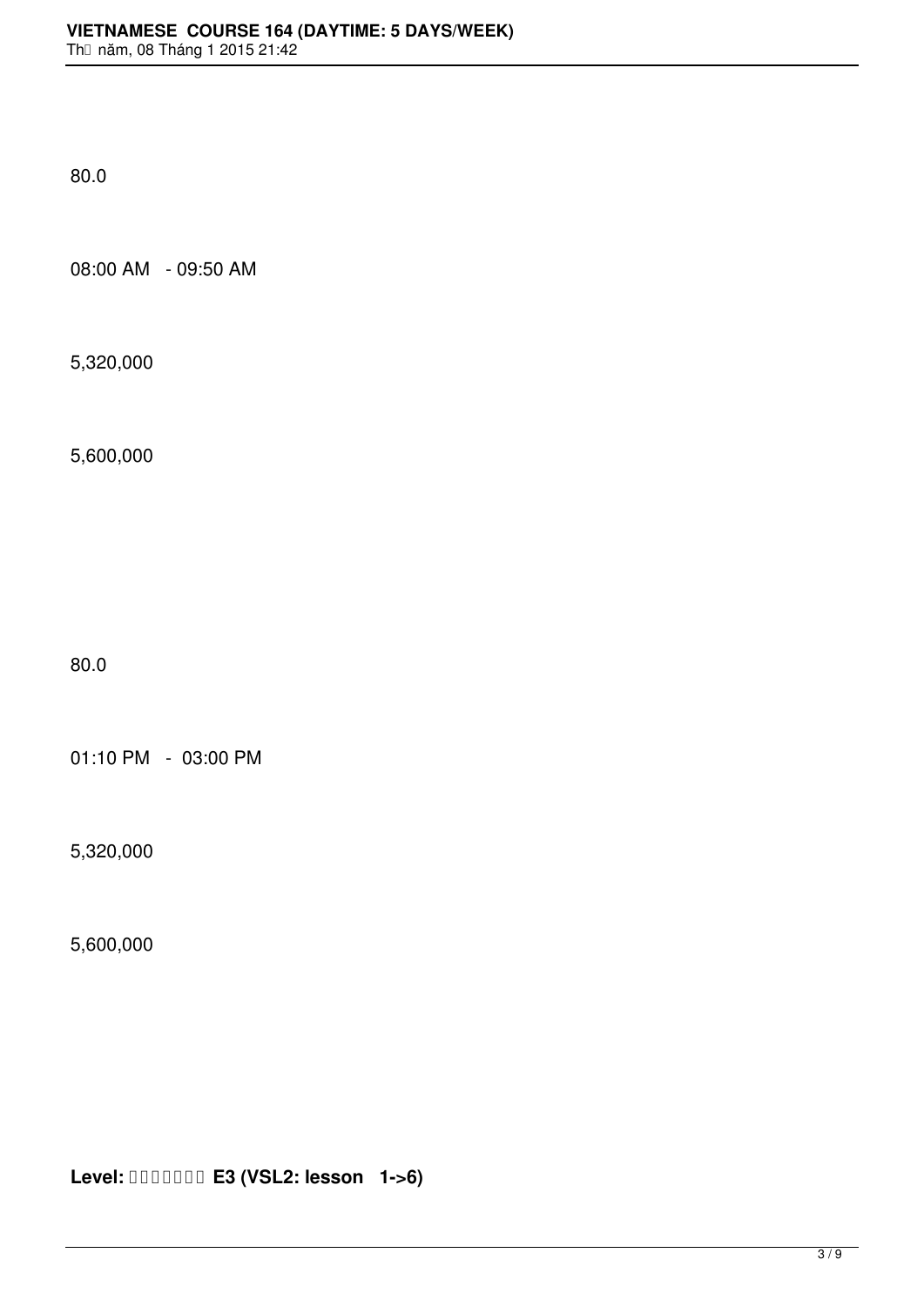80.0

08:00 AM - 09:50 AM

5,320,000

5,600,000

80.0

10:00 AM - 11:50 AM

5,320,000

5,600,000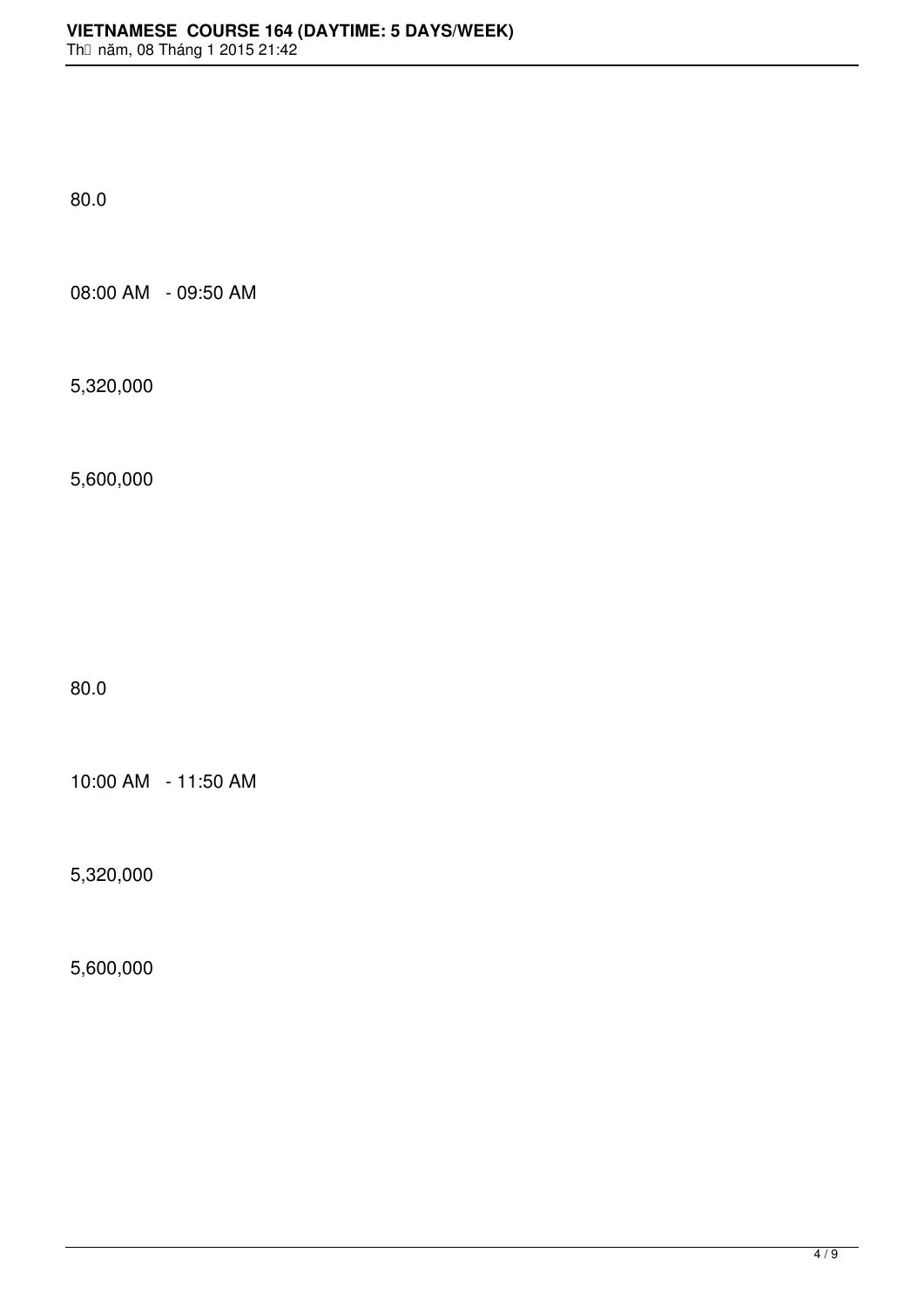**Level: E4 (VSL 2: lesson 7 ->12)**

80.0

08:00 AM - 09:50 AM

5,320,000

5,600,000

80.0

01:10 PM - 03:00 PM

5,320,000

5,600,000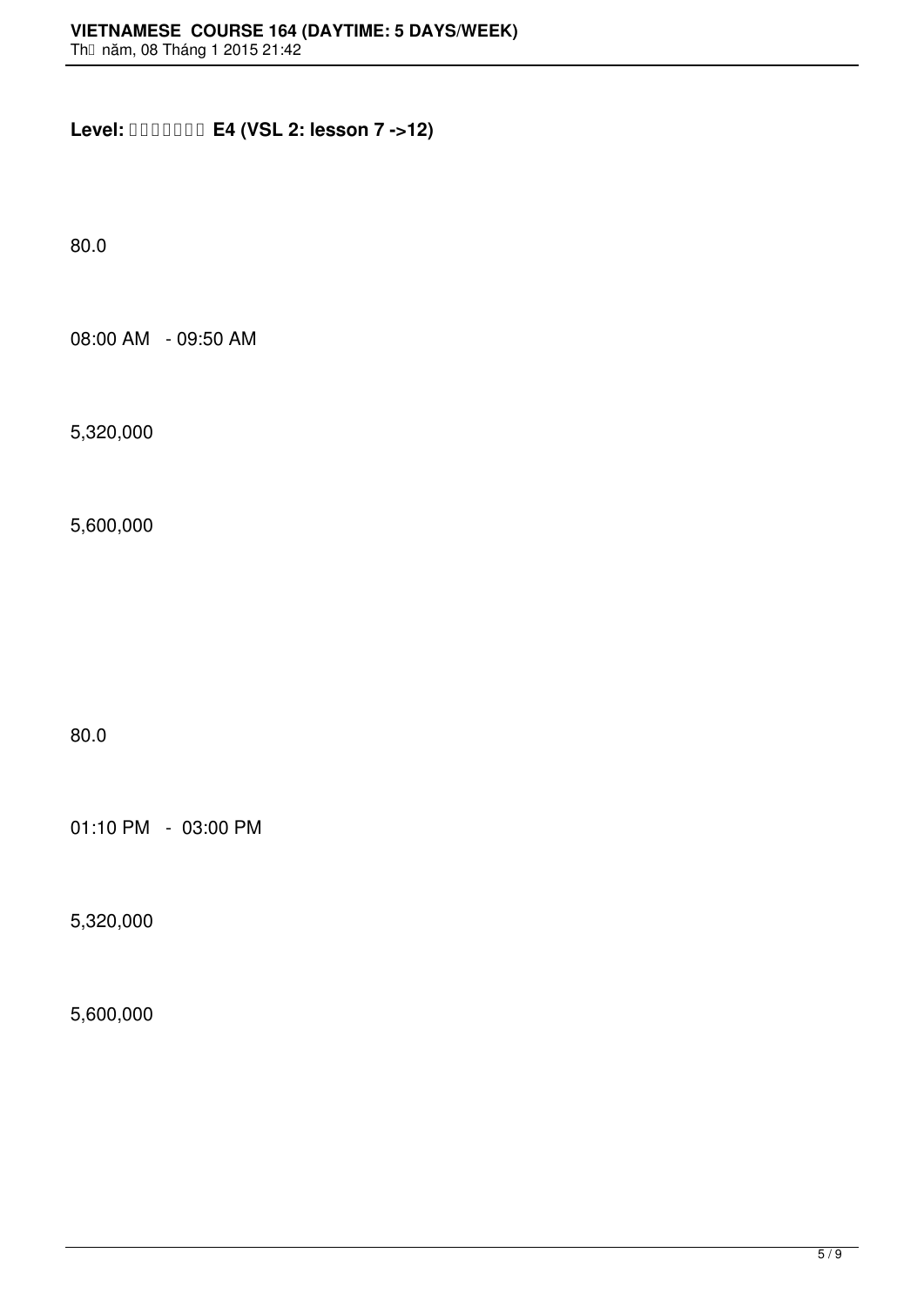**Level: I1 (VSL3: lesson 1->5)**

80.0

08:00 AM - 09:50 AM

6,080,000

6,400,000

80.0

01:10 PM - 03:00 PM

6,080,000

6,400,000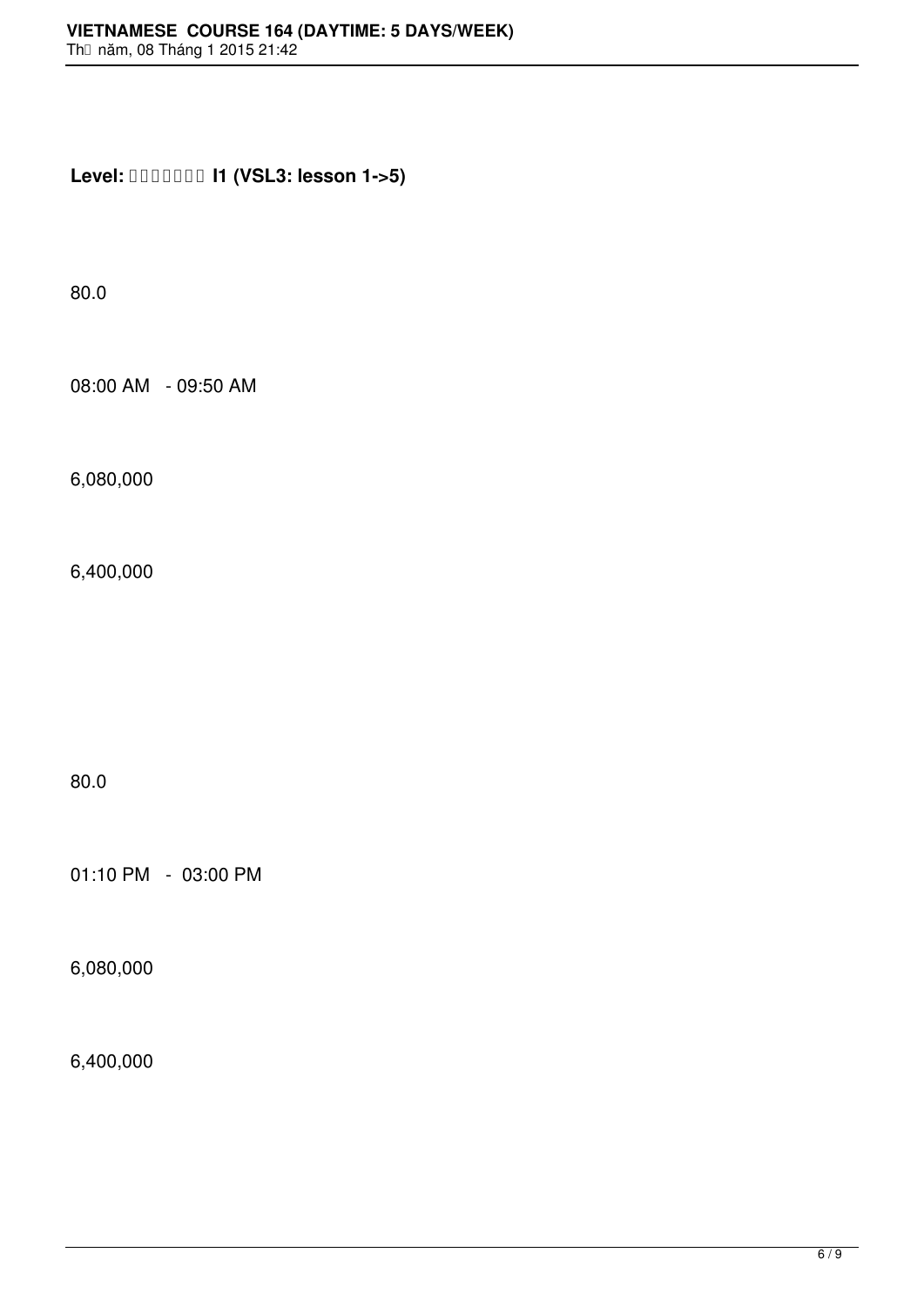**Level: I2 (VSL3: lesson 6->10 )**

80.0

10:00 AM - 11:50 AM

6,080,000

6,400,000

**Level: I3 (VSL4: lesson 1->5)**

80.0

08:00 AM - 09:50 AM

6,080,000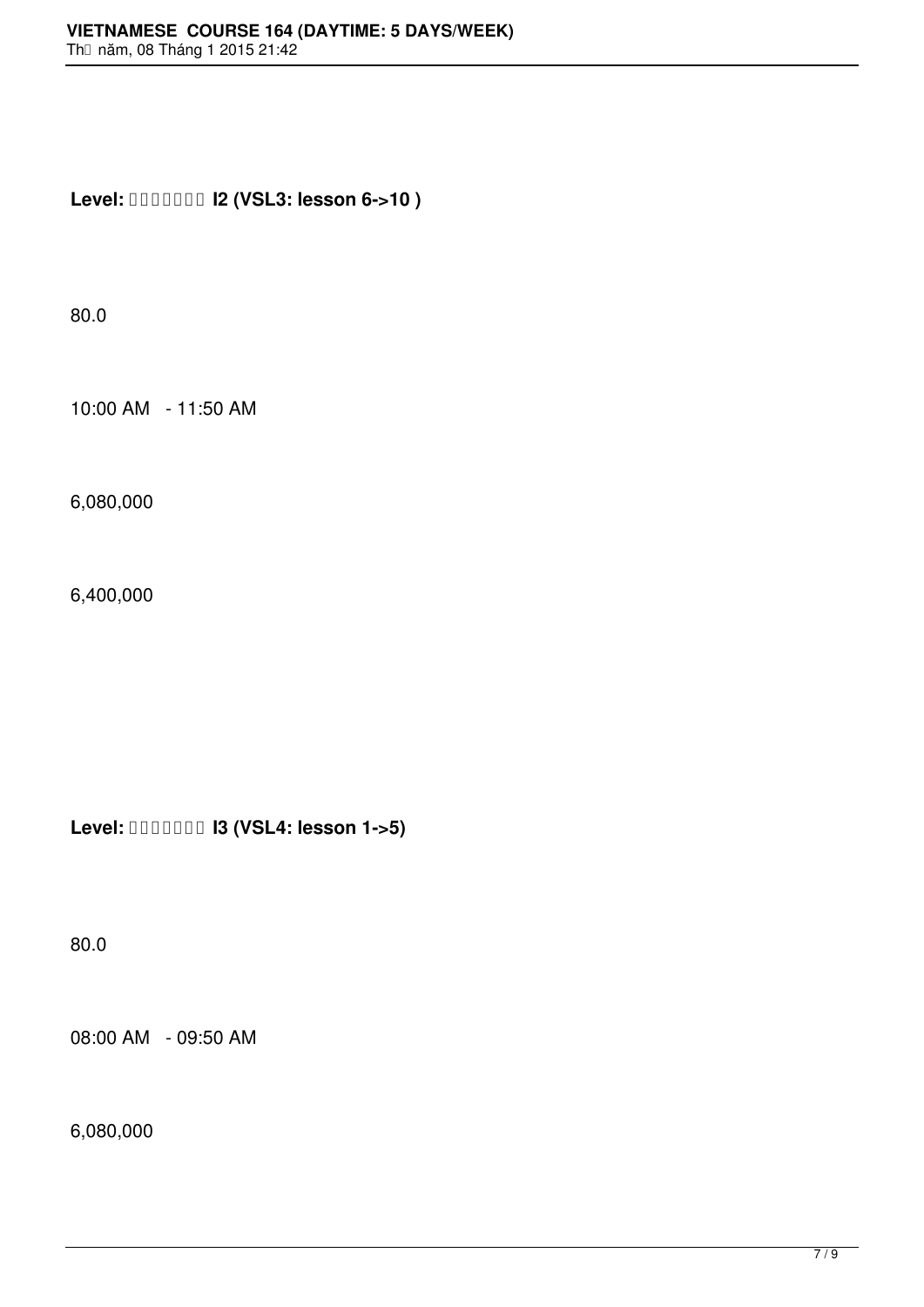6,400,000

80.0

01:10 PM - 04:40 PM

6,080,000

6,400,000

Intensive course, until 13/2 (4wks)

**Level: I4 (VSL4: lesson 6->10)**

80.0

10:00 AM - 11:50 AM

6,080,000